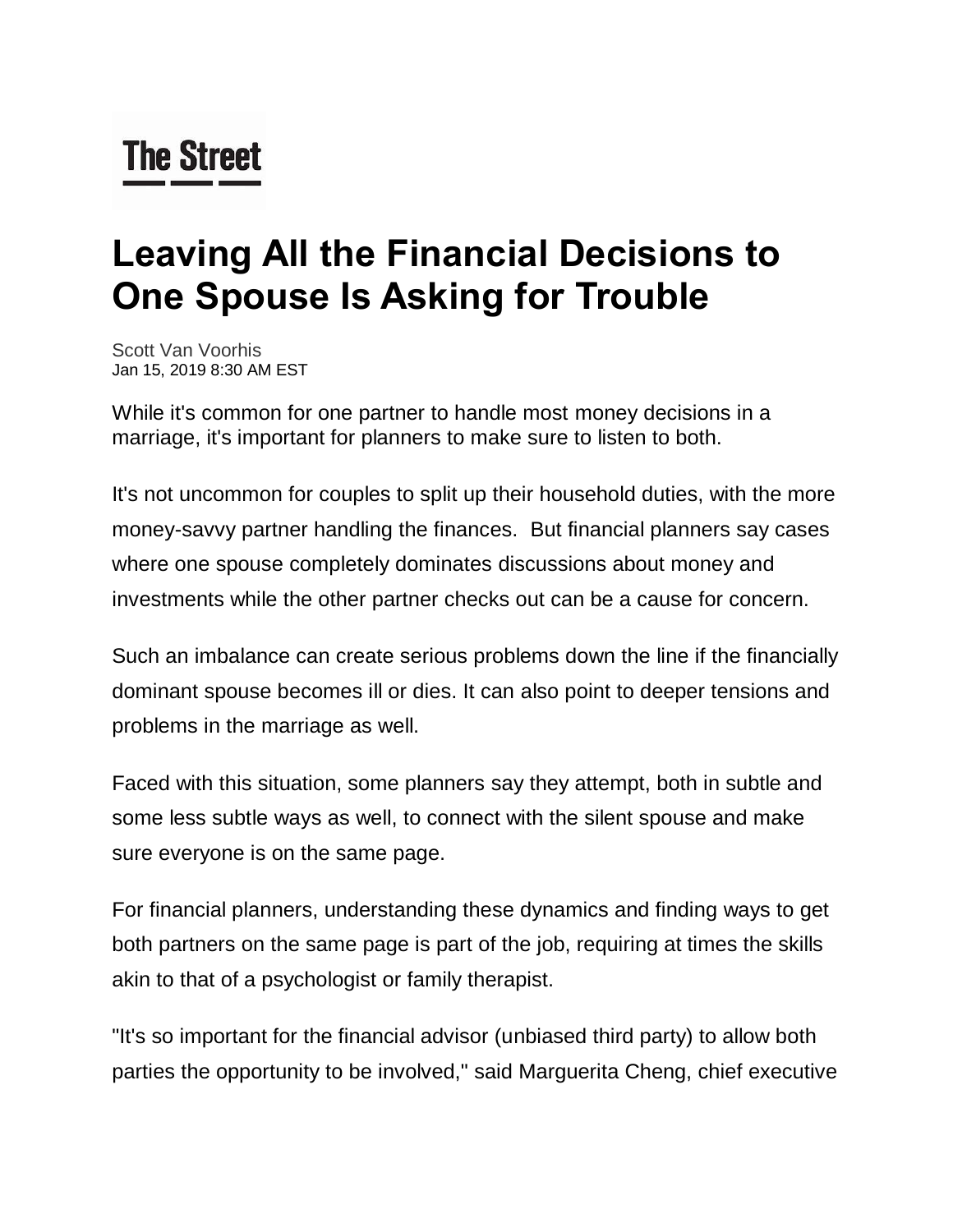officer and founder of Blue Ocean Global Wealth in Gaithersburg, Md., and a CFP.

## **Spotting trouble**

It may be natural for one spouse to take the lead on financial matters.

But failing to engage the other partner in the discussions can have serious ramifications down the line, planners say.

If only one spouse does all the talking while the other stays silent, it can lead to major misunderstandings later about everything from how much investment risk to take on in trying to meet retirement goals to what age to retire at," said Chris Schiffer, executive vice president and chief operating officer of AEPG Wealth Strategies in New Jersey.

"It can lead to a skewed understanding of goals," said Schiffer, a certified financial planner.

Sean Williams, wealth advisor at Sojourn Wealth Advisory in Baltimore, said the impact can be devastating if the spouse dies who has exclusively handled the couple's finances with little or no input from his or her partner.

He recalled working at a bank in the early 2000s and twice having tearful women come to him after their husbands had died. One said she had seen letters from the bank and was trying to figure out whether her late husband had opened an account there.

"These women were experiencing the great loss of their loved one and felt absolutely abandoned and ignorant," Williams said. "I don't want any of the families I serve to experience anything like that. Sure, one spouse may show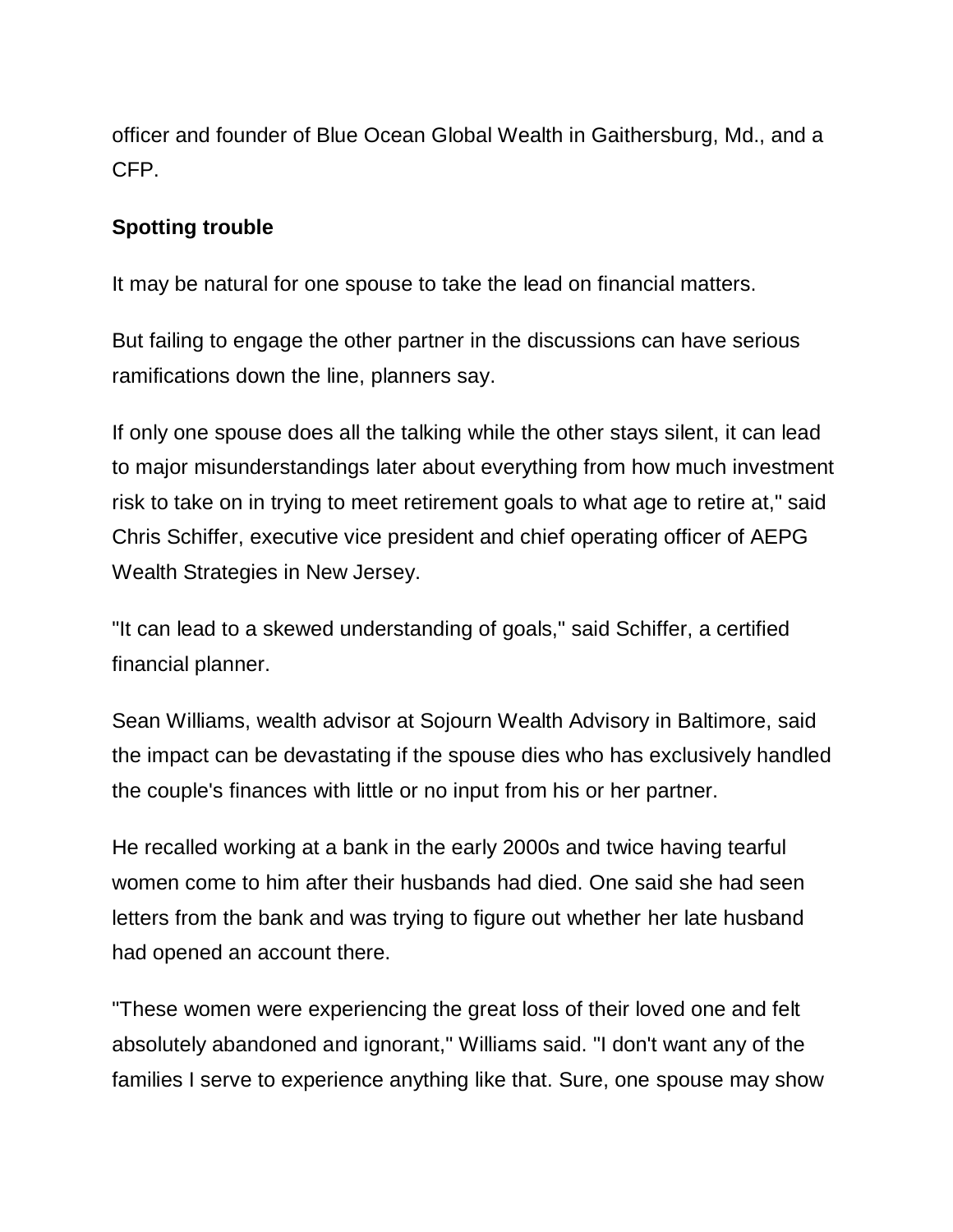more interest in personal finance or the markets than the other, but both have to be informed enough to make decisions together."

Erika Safran, founder of Safran Wealth Advisors in New York said it's OK when one partner is the "primary spokesperson" for a couple's finances.

But when that partner starts to critique or belittle his or her spouse's financial life, it raises alarm bells for Safran.

"When one person dominates the conversation with ongoing concern (diatribes) about the other person's financial life and situation, that's when the problems arrive," she noted. "The dominator demoralizes their partner who eventually disengages and gives up their power to the dominating force."

There can also be other baleful consequences when one spouse completely dominates financial decision making.

Advisors need to have a close eye on this dynamic and "should be adept at mediating involvement of both in any discussion to ensure comprehension, consensus and acknowledgment," said **Lili Vasileff, founder and president of Divorce and Money Matters LLC in Connecticut.**

"Without the advisor being attuned to seizing this opportunity, this is [the] most common indicator for couples heading to divorce," **said Vasileff, a CFP and president emeritus of the National Association of Divorce Planners**.

## **Part planner, part therapist**

When it comes to getting both spouses talking about their finances, financial planners often borrow a page or two from the psychologist's playbook.